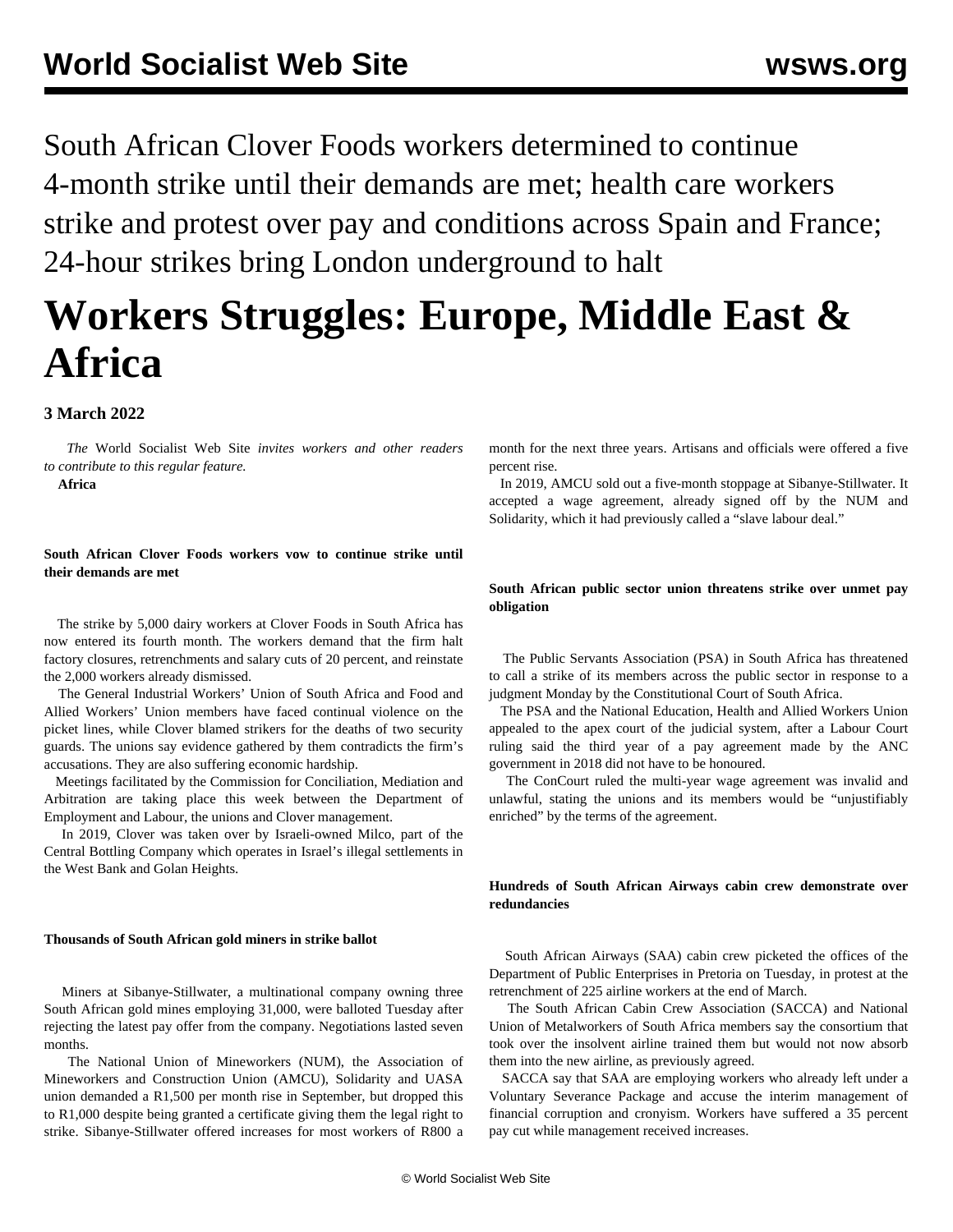being restricted to a limited strike over similar issues, having voted for strike action by 71 percent.

#### **Contracted-out hospital porters arrested after jobs protest in Cape Town, South Africa**

 Fourteen contracted-out hospital porters were fired on by police and arrested Tuesday, after blocking roads and demonstrating outside the Groote Schuur hospital, Cape Town, South Africa.

 The porters, represented in negotiations by the black nationalist Economic Freedom Fighters party, demanded to be employed directly by the hospital after a new company took over the portering contract and they lost their jobs.

 The Western Cape provincial health department said it was not their responsibility but that of the recruitment company, despite the workers being employed at the hospital for between six and twenty years.

### **South African driving instructors in Tshwane stop traffic in protest over online booking system**

 Driving instructors protested in Tshwane, Gauteng, South Africa this week, halting traffic on the highway to the Midrand Licensing Department and closing other licensing stations in the municipality. They say a newly introduced online booking system unfairly discriminates against them.

 The National Driving Association of South Africa members are aggrieved that the Road Traffic Management Corporation no longer allows driving schools to pay a premium to book their pupil's appointment slots via the online National Traffic Information System (NaTIS).

#### **Mauritanian teachers walk out over pay and conditions**

 Teachers in Mauritania walked out for a week-long strike on February 21, demanding improvements to pay and conditions. The pay demands include increases to basic pay and the introduction of bonuses.

 Some 7,787 teachers in 67 percent of primary schools (2,702 out of 3,306), and 4,528 teachers in 86 percent of secondary schools (307 out of 363) took part. Five education unions were involved.

 Teachers in the inland regions held sit-down protests in front of the education directorates and inspectorates.

#### **Sudanese teachers and lecturers demand payment of longstanding arrears**

 Primary and secondary teachers in South Kordofan, Sudan walked out on February 19 to demand full payment of monies owed to them.

 The teachers are owed payments from as long ago as 2020 and a salary increment.

 Teachers had been struggling with the non-payment of their entitlements for years before their union was forced into calling a strike. The union threatened an indefinite strike on March 3 but are now in negotiations.

Professors at the Sudan University of Science and Technology are also

#### **Sugar workers at plantation in Mozambique strike for higher wages**

 Sugar workers at the Xinavane sugar plantation north of Maputo, Mozambique walked out on January 31 for four weeks. The workers have been demanding an increase in basic monthly wage from 4,500 to 7,000 meticais since August last year.

 Police arrested seven of the workers on February 22, detaining them in the Manhica district police command, with the claim that they were "inciting" others over the broken promise of a pay rise. An angry crowd sought the release of those arrested and damaged some company property when this was not achieved.

The union ended the strike based on a promise of a pay rise on March 3.

#### **Europe**

# **Health and social care workers throughout Spain strike to defend working conditions and services**

 Health and social care workers in several of Spain's autonomous communities and cities have been on strike the past two weeks, to demand improvements in their working conditions and oppose the deterioration of services.

 On February 22, *Europa Press* reported that dozens of nurses, physiotherapists and midwives protested in Barcelona to demand increased resources for the healthcare system in Catalonia. The Nursing Union (SATSE) also called for protests in other regional capitals throughout Spain.

 The next day, workers in care homes stopped work and joined a rally in front of the Navarrese parliament in Pamplona against working conditions, which make it impossible to provide decent care. *Europa Press* printed a statement by the four unions involved saying most care homes were privatised, so the most precarious workers were left with seven minutes per patient, had only one weekend off each month, received the minimum sick pay, and were paid under 1,000 euros per month.

 On February 25, workers throughout the entire health service of the Basque Country joined a 24-hour strike to oppose the "dismantling and precariousness" of services. The Basque government announced extensive minimum service requirements for the strike to go ahead, preventing large numbers of workers from joining. A further stoppage took place on Monday, and the unions announced that in many hospitals almost every worker who was legally able to join the strike did so.

# **French healthcare workers continue protests and strikes against low pay, poor conditions and temporary contracts**

 Healthcare workers in France continued a wave of strikes to defend their working conditions, which have deteriorated throughout the pandemic.

 Workers at the private Bonnefon clinic in the town of Alès remain on an indefinite strike begun in January after a colleague was fired and the local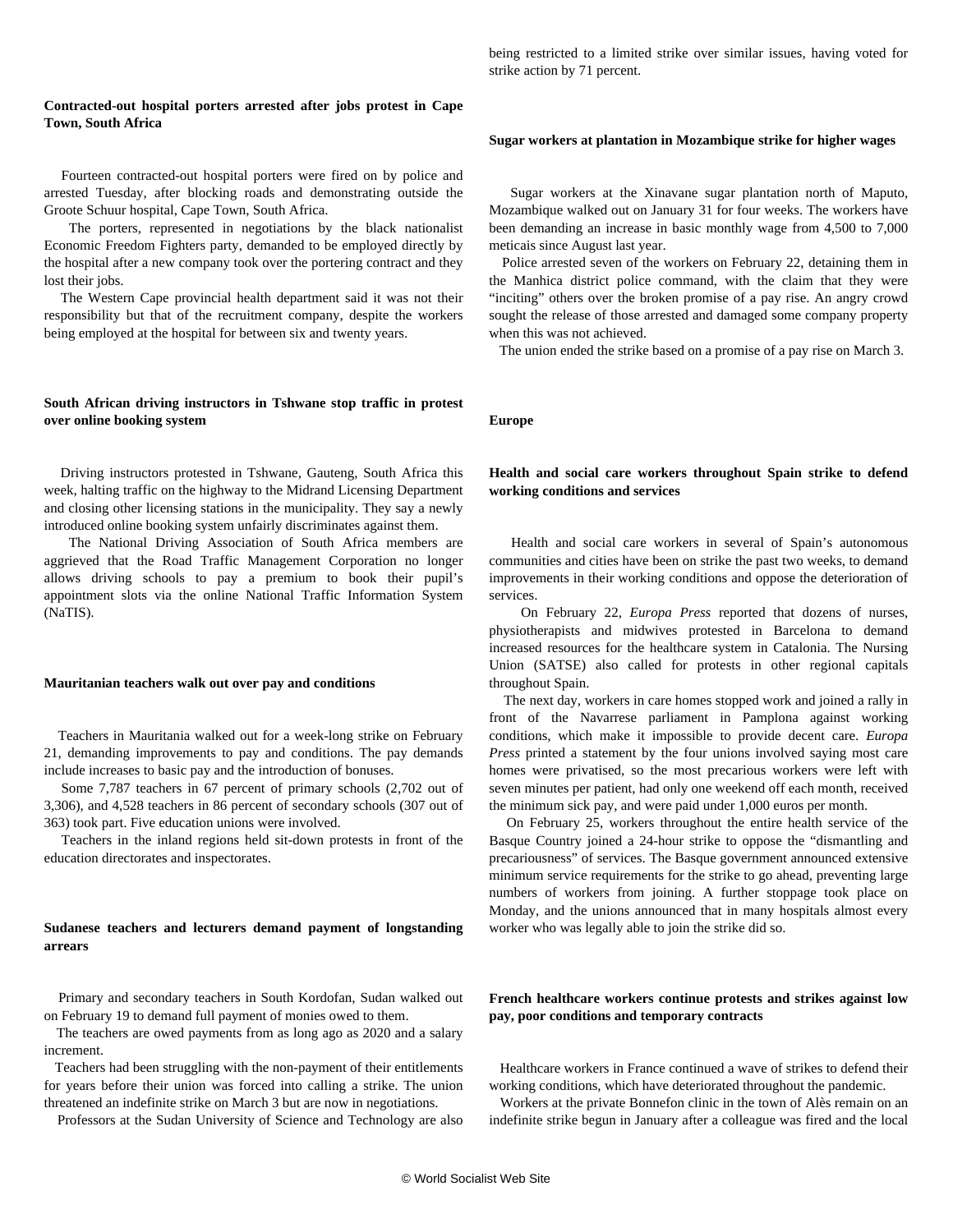representative of the General Confederation of Labour (CGT) —who called the sacking "unjustified"—was disciplined along with other colleagues. The CGT has also demanded the payment of the same bonus granted to many public sector healthcare workers in 2019's Ségur healthcare review.

 According to *France Bleu*, the strike forced the Elsan Group, which runs the Bonnefon clinic, to suspend admissions and transfer patients. Elsan is the largest private healthcare provider in France, with a turnover of 2.2 billion euros in 2020.

 An indefinite campaign of partial stoppages was called last week by the CGT and French Democratic Confederation of Labour (CFDT) at the Brest-Carhaix university hospital, with a stoppage for one hour every Tuesday, according to *Le Télégramme*. The unions are calling for a 118-euro bonus granted to nurses and managers to be extended to all workers.

 On February 24, the FO, CGT and CFDT trade unions called for another strike in all departments of the Yves-Le Foll hospital in Saint-Brieuc to demand increased recruitment as well as negotiations over annual leave and pay, *Le Télégramme* reported. Workers in the A&E and surgery departments have already been on indefinite strike since the end of January, treating patients as usual but refusing administrative duties.

# **Waste collection and other municipal workers walk out in Le Mans, France, over pay**

 Since February 22, waste collection workers in the French city of Le Mans have been on an indefinite strike to demand a 100-euro increase to their monthly salaries.

 Strikers initially picketed the local waste treatment centre, and on February 25 were joined by other municipal workers, including kitchen staff producing meals delivered to local schools and care homes. After the city government made legal threats, the pickets were lifted, but the strike continues.

 The local government had filed a lawsuit against two representatives of the CGT and FO, but according to *Ouest France* the city withdrew the case this Wednesday, the day of the hearing. Around 200 people gathered outside the court to oppose the lawsuit.

#### **Teachers in France continue to protest cut in allocated school hours**

 On Monday, teachers at the Pré de Cordy high school in the Dordogne joined a one-day strike, following the announcement that total teaching time would be cut by 68 hours this year, according to *France Bleu*.

 The National Union of Secondary Education (SNES) and CGT called the stoppage, pointing out that the cut in hours threatened six job losses.

 The hours allocated to each school in France are decided annually by the government, and there have been many local protests and stoppages in schools where hours were cut this year. On Tuesday, teachers at the vocational Roz Glas high school in Quimperlé also held a one-day walkout over a cut in hours. Speaking to *Le Télégramme*, one teacher said that the cut of around 40 hours meant the average class would miss out on seven and a half hours of lessons.

#### **Italian transport workers hold one-day national strike over contract renewal**

 On February 25, transport workers throughout Italy joined a 24-hour strike to demand the renewal of the collective agreement for the sector with improved pay and conditions.

 *ANSA* reported the bus, tram and regional railway networks in major cities including Milan, Rome and Naples were affected by the strike, and the unions reported 90 percent of workers joined. The collective agreement between the transport unions and three employers' associations expired at the end of 2017, and another national one-day strike took place last January to demand its renewal.

#### **Doctors strike and protest in Rome, Italy, against unsustainable workloads**

 A two-day strike of doctors in Rome began on Tuesday, called by the Italian Doctors' Union (SMI) and Italian Union of Local Doctors (SIMET) to oppose the high workloads faced by doctors and the lack of compensation for families of doctors who died from COVID-19.

 The union statement, reprinted by *ANSA,* describes their treatment by the government as a "slap in the face by the state, especially to the orphans of these doctors."

 The SIMET press release says that 300 doctors joined a rally during the strike, including colleagues from outside Rome, while the strike was opposed by other unions.

# **Lithuanian chemical workers continue indefinite strike for collective agreement**

 Chemical workers at the Lithuanian fertiliser producer Achema have been on an indefinite strike since February 8 to demand a collective agreement.

 The union at the plant announced that around 300 out of 1,300 workers joined the strike in its first week. The number fell to around 50 in the second week, *LRT* reported, following the company's threat to lock out striking workers and hire scabs. The union's response to the strikebreaking was to threaten to take the company to court.

 Achema said it would not sign any collective agreement and offered to grant a 6.5 percent pay rise "when the whole market stabilises," on top of a previous 3.5 percent increase, according to *LRT,* while inflation in Lithuania rose to 12.4 percent in January. The Lithuanian Trade Unions Confederation said this is the first large-scale strike in the private sector since Lithuania left the Soviet Union in 1990.

#### **Workers at German airports hold warning strikes in collective bargaining dispute**

 Workers at German airports held several warning strikes in the last two weeks during collective bargaining between the United Services Union (Verdi) and the Federal Association of Aviation Security Companies over a new pay deal for 25,000 workers.

 On February 25, security staff at Düsseldorf Airport stopped work for the day, cancelling 160 of the 280 flights planned for that day, according to the *Westfalen-Blatt*. Workers at Frankfurt Airport were also on strike on Friday, but according to the *Redaktionsnetzwerk Deutschland* Verdi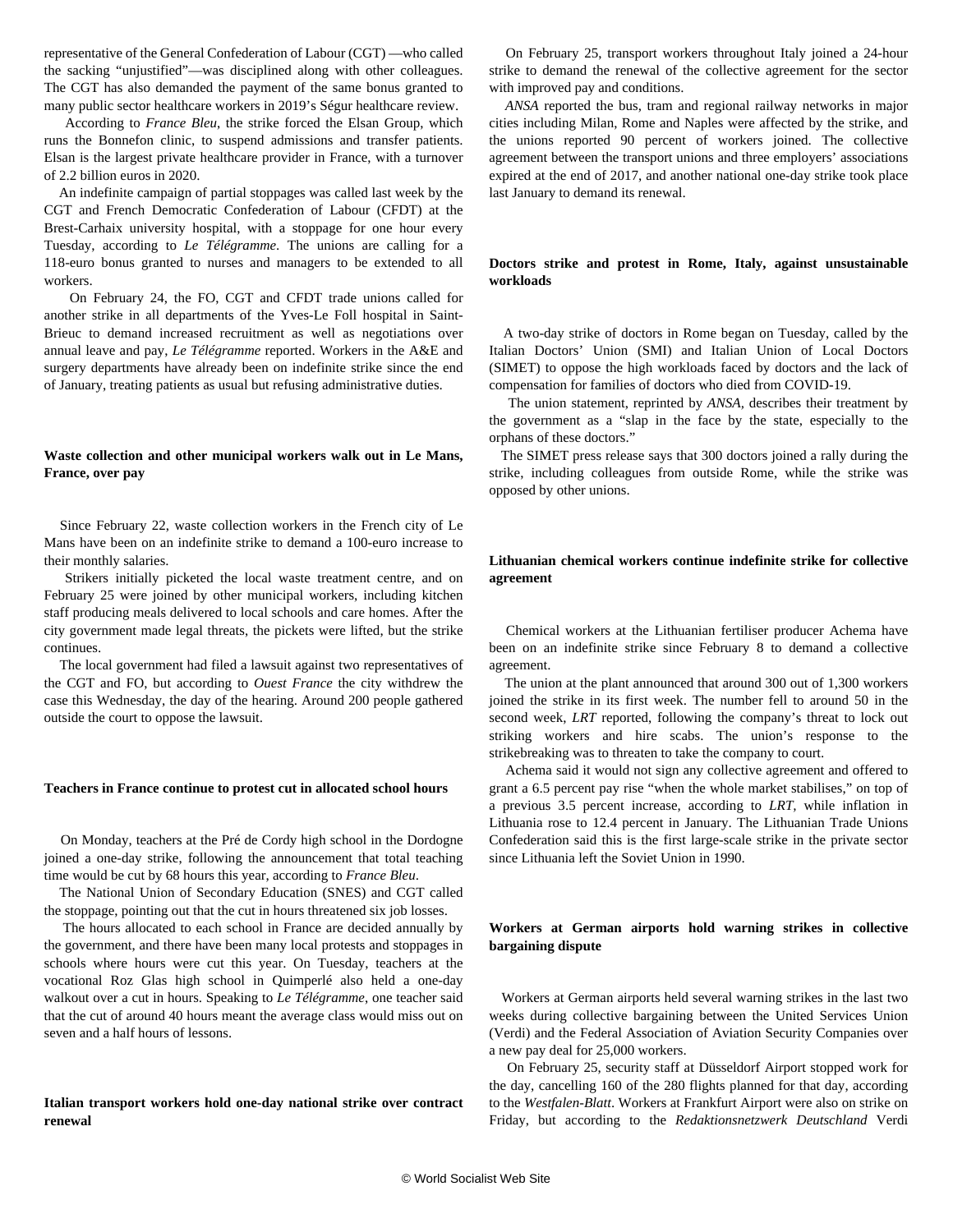prevented workers performing passenger security checks from joining the stoppage, so no flights were cancelled. This Monday, workers at Cologne Bonn Airport also stopped work for 24 hours.

# **UK: Striking refuse drivers employed by scabbing Coventry Labour council to reballot over pay dispute**

 The all-out strike by 70 UK refuse collection lorry drivers working for Labour-run Coventry City council is continuing.

 The mandate for the current action runs out on March 24, so the Unite union members are currently reballoting to continue the action which, if renewed, could continue into the summer.

 The drivers, on strike since January 31 over pay, voted by a 98.5 percent majority to strike. The Heavy Goods Vehicle (HGV) drivers' pay starts at just £22,183 a year. It takes 11 years of service to reach the top of the pay scale. There is a UK-wide shortage of HGV drivers, and some councils increased pay or made retention payments to keep refuse collection drivers.

 In response to the strike, Coventry council hired a replacement scab workforce mobilised through its wholly owned arms-length company, Tom White Waste. It set up 11 sites across the city where waste can be dropped off. The sites are guarded by privately hired security staff.

#### **Further strike by teachers at UK chain of independent schools over attack on pensions**

 Around 1,500 teachers working for the Girls Day School Trust (GDST), the largest network of independent (i.e., private) girls' schools in the UK, walked out from Tuesday to Thursday, following a one-day strike February 10 and a two-day strike on February 23-24. The GDST runs 23 independent schools across England and Wales.

 The National Education Union (NEU) members are protesting plans by the trust to withdraw from the Teachers' Pensions Scheme (TPS). This would cut the annual amount of pension payments they receive on retirement by a massive 20 percent on average. Teachers were threatened with "fire and rehire" if they do not accept an inferior pension scheme.

 The trust's schools in Brighton, Cardiff, London, Newcastle, Northampton, Nottingham Norwich, Oxford, Portsmouth, Sheffield and Shrewsbury were among those taking part.

 The strike ballot returned 95 percent in favour of action, on an 85 percent turnout. The strikes are the first in the GDST's 149-year history. A three-day stoppage was scheduled from March 1.

 The GDST made a revised offer under which teachers would be able to remain in the TPS until September 2023 together with a pay rise, but this was rejected. On February 25, they made a further offer of continuing TPS membership on "favourable terms" or becoming a member of a separate GDST pension scheme. The NEU says it has not been given full details of the new proposal but that it "appears to have unknown strings attached."

 In 2013, the unions sold out pension strikes across the public sector, including in schools and further and higher education. University employers have just imposed massive cuts to lecturers' pensions through the joint negotiating committee, which the University and College Union (UCU) joined in 2018 to head off strike action.

#### **Teachers at Ipswich School, UK strike over fire and rehire threats over pensions**

 Teachers at the private Ipswich School in East Anglia walked out on Tuesday. NASUWT and NEU union members oppose plans by the school to impose an attack on working conditions, including transferring their pension out of the Teachers' Pension Scheme (TPS) into an inferior one.

# **Indefinite pay strike continues by pallet production workers in Greater Manchester, England**

 The stoppage by around 70 UK workers at Chep in Trafford Park, Greater Manchester, continues. The indefinite strike began on December 17, after workers rejected a one percent pay offer.

 The Chep workers reballoted to continue the strike, with 94 percent in favour.

 The Unite union members, who make pallets for companies like Heinz and Heineken, are paid less than workers at other Chep sites, who earn £1,000 more than those at Trafford Park. They voted 75 percent to strike against a two percent offer. Chep recorded profits of £150 million last year.

 A rally in support of the CHEP workers was due Thursday at the CHEP site in Trafford Park.

# **Council workers in England, Wales and Northern Ireland set to strike over pay offer**

 Local government workers in England, Wales and Northern Ireland are set to strike after rejecting a 1.75 percent pay offer from the employers' body, the Local Government Association.

 Of the Unite members who voted in around 400 separate ballots, 80 percent were in favour of taking industrial action. A Unite press release on Monday stated it would shortly release a list of local authorities where action will take place. It will be confined to councils where the 50 percent legal threshold of members taking part was met.

 Unite is calling for a 10 percent pay rise, but notes council staff have had a real terms pay cut of 22 percent over the last 11 years. The RPI inflation rate is 7.8 percent.

#### **Workers at aviation manufacturer in Gloucester, UK set to strike**

 Around 90 UK workers employed by Dowty Propellers, a subsidiary of GE Aviation Systems Limited, plan to strike on March 4.

 The Unite union members voted in November, to walk out after rejecting a two-year pay offer of 4.5 percent. Unite delayed action hoping to negotiate a deal. Following Friday's strike, further stoppages are scheduled for each Friday up to May 20.

### **Workers at metal packaging company in Liverpool, UK to walk out over sacked union representative**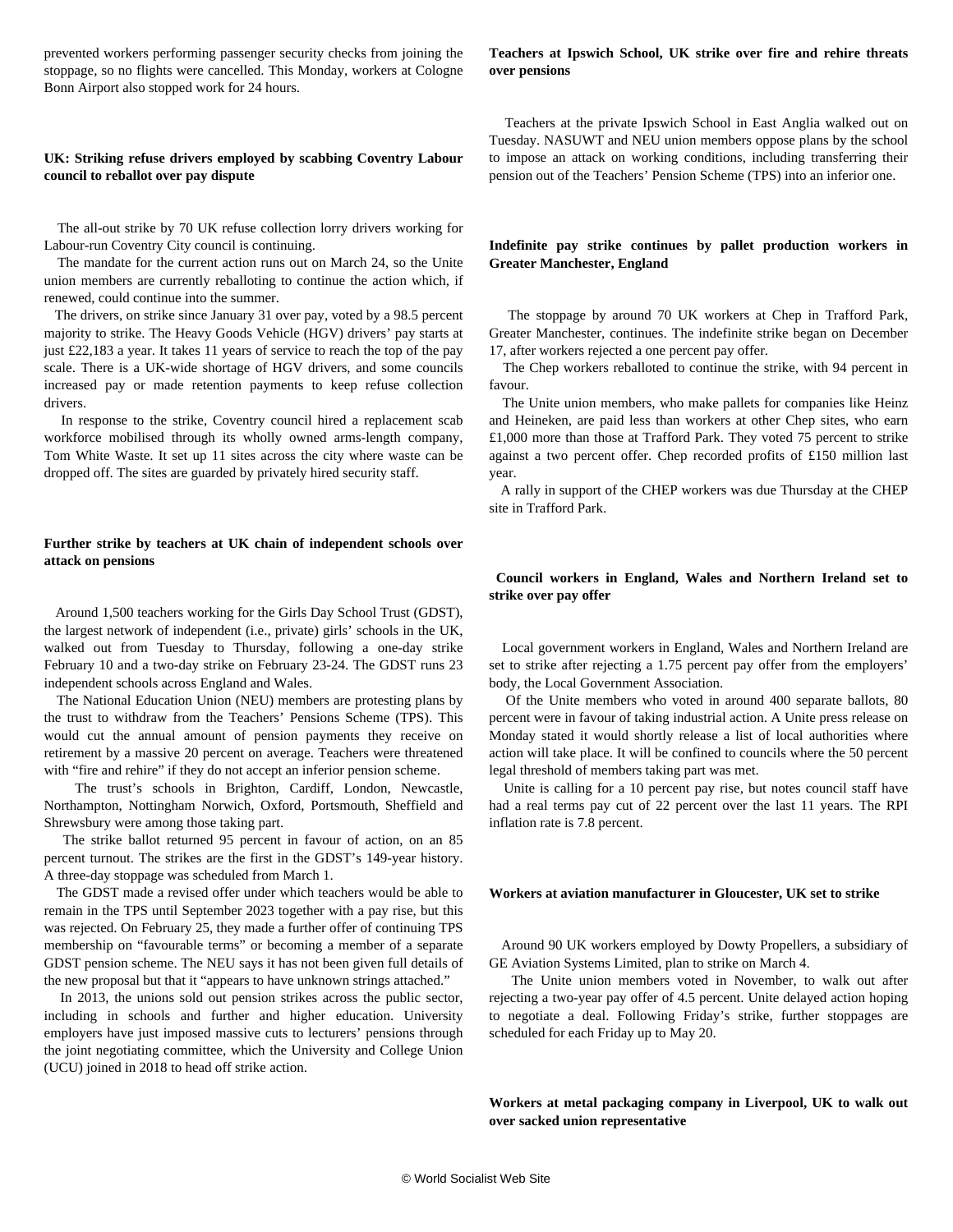UK workers at Envases in Liverpool, employed as printers at the packaging company, plan to walk out in support of sacked union representative John Williams.

 The Unite members plan strikes on March 7, 8, 9, 14, 15, 16, 21, 22, 23, 28, 29 and 30. In a press release Monday, Unite says Williams was dismissed after he exposed the company's efforts to sow divisions between Unite and another union at the plant.

#### **Confectionery workers at factory in York, UK vote to strike over pay and conditions**

 Workers at Fox's sweet factory in York voted to strike. Fox makes wellknown brands including Fox's Glacier Mints, Mint Humbugs and Poppets.

 The GMB members are protesting a below-inflation pay offer. Also, the lowest paid workers were excluded from a one-off payment, others stand to lose two days leave, and the company gave notice to end collective bargaining at the site.

 The workers twice rejected the pay offer from Fox who have refused to improve it, despite making an improved offer to its employees at its Pontefract site.

 The GMB has not yet announced any dates for stoppages, but instead appealed to the company to reopen talks.

# **Engine systems manufacturer workers in Kilmarnock, Scotland vote to strike over pay and conditions**

 Around 130 workers at MAHLE Engine Systems in Kilmarnock, Scotland are to hold three seven-day strikes beginning March 14, March 28 and April 4.

 The Unite union members voted by an 89 percent majority on an 82 percent turnout to walk out. They will also ban overtime. The dispute is over pay, terms of employment and working conditions.

#### **Strike by tugboat crews at Teesport, UK over pay**

 Tugboat crew working for Svitzer Marine at Teesport, in northeast England began a 48-hour strike on Tuesday. It will be followed by 24-hour strikes on March 9 and 26.

 The Unite union members voted 100 percent for the stoppages. They oppose a pay freeze enforced by the company. Svitzer is part of shipping giant Maersk, which is forecast to announce profits of nearly £12 billion for 2021.

 Tugboat crews are responsible for docking and guiding the giant container ships that use the port.

#### **Chemical workers at Teesside, UK plant balloting over pay offer**

 Around 270 workers at the two Sabic chemical plants on Teesside, England are balloting for industrial action after rejecting a 2 percent pay offer for 2022.

 The ballot of Unite union members closes on March 8. Sabic, along with Ineos in Grangemouth, is responsible for the production of most of the ethylene used in the UK. Any disruption to supplies by a strike would disrupt production of rubber and plastic used in UK industry.

#### **Port workers in Lerwick, Scotland ballot over attack on conditions**

 Following a unanimous consultative vote, workers at the Port of Lerwick in the Scottish Shetland Isles are balloting for industrial action.

 The Unite union members, comprising engineers, electricians, joiners and general operatives, oppose detrimental changes to their pay and conditions. These include basic pay, overtime rates, pension contribution and cuts to standby and call-out payments.

 The port services liners as well as oil and gas production platforms. The ballot closes March 9. Unite states any industrial action would begin at the end of March.

#### **Window blind manufacturing workers in Inchinnan, Scotland, ballot for strike over pay offer**

 Around 50 workers employed by Eclipse Blinds in Inchinnan, Renfrewshire, Scotland are balloting for industrial action after rejecting a 4.3 percent pay offer.

 The Unite union members, predominantly women paid just above the minimum wage of £9.62, are seeking a six percent rise. The ballot closes March 9.

# **Council workers in Glasgow, Scotland to ballot over broken promises on equal pay**

 Staff at Glasgow City council, Scotland are to ballot over the council's broken promises over equal pay.

 In 2018, several thousand Glasgow city council workers, predominantly women, walked out, demanding to be paid in line with male workers carrying out equivalent roles. The council agreed to recompense the workers, but there have been big delays. The settlement figure was around £500 million.

 A Unite union press release on Monday noted, "Despite progress being made for around 5,000 claimants who have had no settlement for the period up to March 2018, around 18,000 claimants are still waiting for a settlement for the period after March 2018."

# **Recycling and refuse workers in North Somerset, UK, ballot for strike action**

 Around 100 UK refuse and recycling workers at the North Somerset Environment Company are balloting for industrial action. The ballot closes Friday.

The GMB members turned down a derisory 1.75 percent pay offer. The